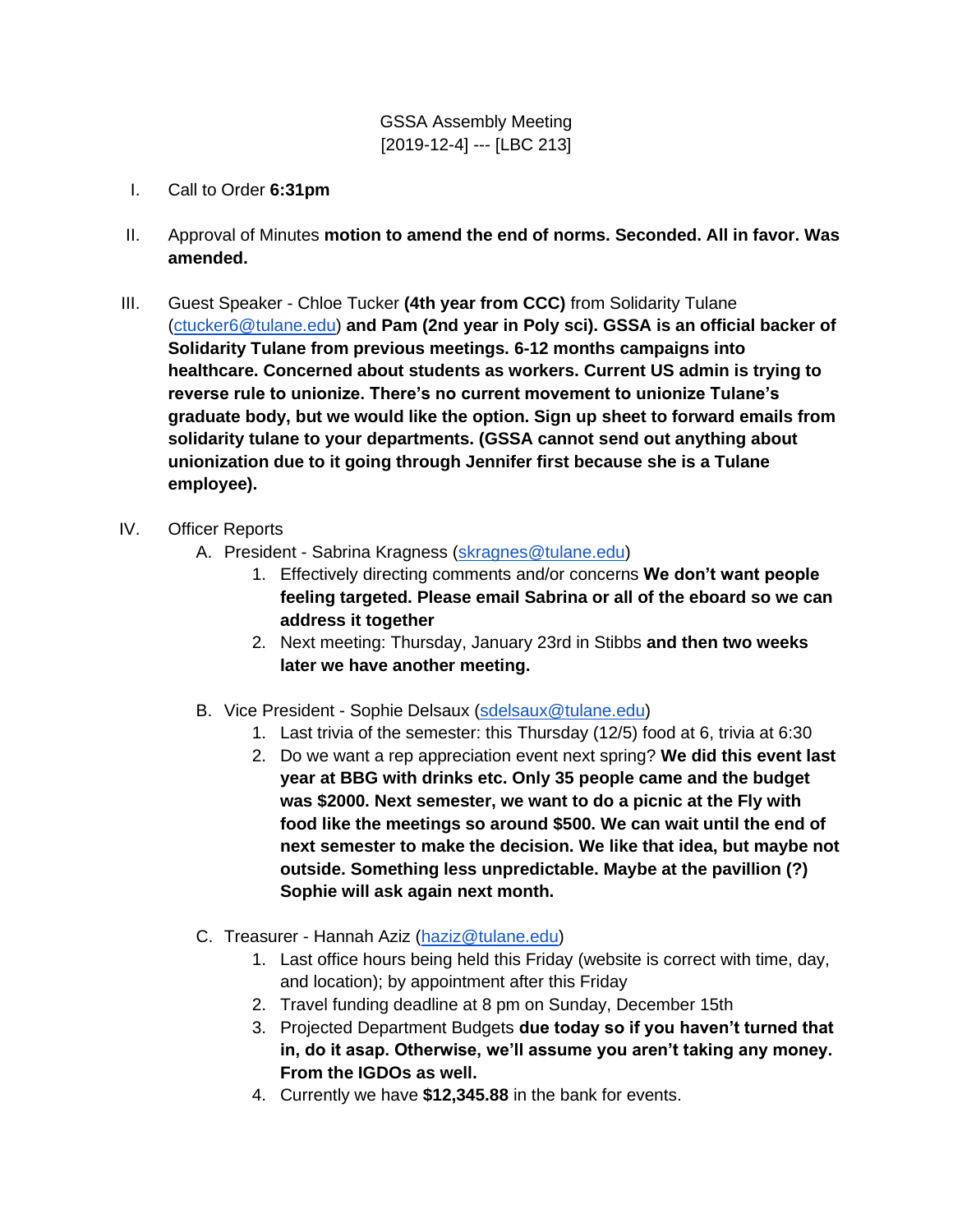- 5. We have **\$4,233.52** for speakers.
- 6. Thus, we have **\$16,579.40** total.
- 7. Event Requests

|                        |                              |             | <b>Amount</b>    |                | <b>Expected</b>   |            |
|------------------------|------------------------------|-------------|------------------|----------------|-------------------|------------|
| <b>Department</b>      | <b>Event Title</b>           | <b>Date</b> | <b>Requested</b> | <b>Expense</b> | <b>Attendance</b> | Per person |
|                        |                              |             |                  | Empanadas      |                   |            |
|                        |                              |             |                  | from           |                   |            |
|                        |                              |             |                  | Empanola to    |                   |            |
|                        |                              |             |                  | be eating      |                   |            |
|                        |                              |             |                  | during our     |                   |            |
|                        |                              |             |                  | meeting in     |                   |            |
| French &               | ADEEFF, Monthly              |             |                  | Newcomb        |                   |            |
| Italian - GSSA Meeting |                              | 1/22/2020   |                  | 91 311         | 13                | \$7.00     |
|                        |                              |             |                  | Food and       |                   |            |
|                        |                              |             |                  | Non-           |                   |            |
|                        |                              |             |                  | alcoholic      |                   |            |
|                        |                              |             |                  | drinks, all to |                   |            |
|                        |                              |             |                  | be             |                   |            |
| French &               | <b>Start of Semester</b>     |             |                  | consumed       |                   |            |
|                        | Italian - GSSA Welcome Event | 1/21/2020   |                  | 169 on site    | 13                | \$13.00    |
| Ecology &              |                              |             |                  |                |                   |            |
| Evolutionary           | CREEP meeting &              |             |                  |                |                   |            |
| Biology -              | End-of-Year                  |             |                  | Food -         | 40 - graduate     |            |
| <b>GSSA</b>            | <b>Department Mixer</b>      | 12/6/2019   |                  | 200 Origami    | students only     | \$5.00     |
|                        |                              |             |                  |                |                   |            |
|                        |                              | Total w/    |                  |                |                   |            |
|                        |                              | events      | \$369.00         |                |                   |            |
|                        |                              | under \$250 | \$460.00         |                |                   |            |

**Motion to slate. Second. 1 abstain. Rest approve. Motion to approve the slate. Second. One abstain. Rest approve.** 

- 8. Speaker Requests **None at this time**
- D. Secretary Amanda Reusch [\(areusch@tulane.edu\)](mailto:areusch@tulane.edu) 1.
- E. New Business
	- 1. Reports from GAPSA senators **Equity Resolution - add \$240 fee to address funding for minority programs. We don't have a finalized draft yet, so we will pass that out when we get that. We will vote on it before GAPSA passes it. Will be emailed out.**
	- 2. Reports from SLA committee members **Approved syllabi for new graduate courses. Email Lee if you have questions [\(hhedgepeth@tulane.edu\)](mailto:hhedgepeth@tulane.edu).**